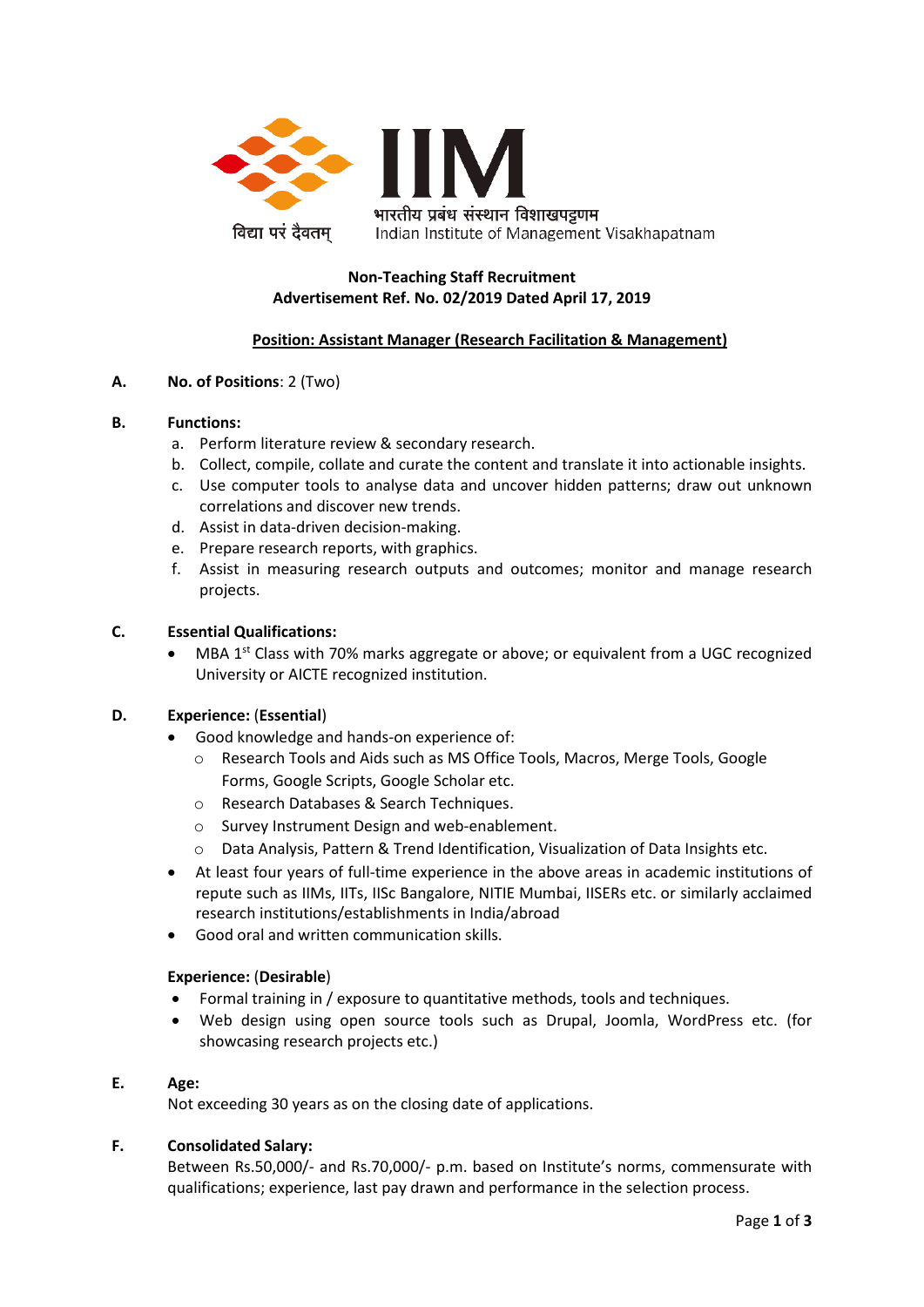# **Terms & Conditions**

## **I. Nature of Appointment:**

Currently on fixed-tenure contract for a period of three years. May be regularized in future in a suitable scale of  $7<sup>th</sup>$  CPC and absorbed in the Institute at an appropriate level, subject to: requirements of the Institute at that juncture; GOI guidelines; availability of positions; extant rules and regulations of the Institute; conduct and performance of the incumbent; approval of the competent authority, etc.

### II. **Reporting:**

Currently, one position to the Dean (Academics & Research) and the other, to the Director.

## **III. Other Terms & Conditions:**

- (a) The number of vacancies can be increased or decreased at the discretion of the Institute.
- (b) The Institute reserves the right to consider the candidature of persons who may not have applied.
- (c) Mere fulfilment of qualifications and experience does not entitle a candidate to be shortlisted. The Institute reserves the right to restrict the candidates to be called for the selection process to a reasonable number, based on relevant criteria, higher than the minimum prescribed.
- (d) Qualifications acquired must be duly recognized in law.
- (e) Experience would be reckoned as on the closing date of applications.
- (f) The duties and responsibilities and/or the reporting relationship of the incumbent may change, at the discretion of the competent authority.
- (g) The place of work is the Institute's campus. It is presently located in Andhra University, Visakhapatnam, Andhra Pradesh. The Institute is likely to move to its permanent campus located in Gambheeram Village in Anandapuram Mandal, in about three years. The permanent campus is about 20 Km.s from the present (temporary/transit) campus.
- (h) The Institute reserves the right to transfer the incumbent to any Campus/Centre that it may open at any other location in India, in future.
- (i) Candidates are advised to visit the website of IIM Visakhapatnam [\(www.iimv.ac.in/careers\)](http://www.iimv.ac.in/careers) regularly for updates. Amendments, corrigenda (if any), will be placed on the Institute website only.
- (j) The Institute reserves the right not to fill up any/all the position(s).
- (k) The Institute will communicate only with short-listed candidates.
- (l) Short-listed candidates employed in a Government (Central or State) Department, Organization or Autonomous Institution; or, Public-Sector Undertaking (Central or State) MUST produce a No Objection Certificate (NOC) at the time of interview. Otherwise they will not be interviewed.
- (m) No correspondence from applicants shall be entertained during the recruitment process.
- (n) Canvassing in any form will be a disqualification.
- (o) The Institute requires the selected candidates to join at the very earliest.
- (p) **Candidates who have been interviewed by the Institute for any position in the past oneyear NEED NOT apply.**
- (q) Interested candidates are invited to apply using the prescribed format only, available on the [\(www.iimv.ac.in/careers\)](http://www.iimv.ac.in/careers) page. Applications should be complete in all respects. Additional sheets as needed may be used and referenced suitably. All information furnished MUST be based on supporting documentation. Incomplete/incorrect applications are liable to be rejected.
- (r) At the time of submitting the application, copies of certificates/supporting documentation NEED NOT be attached. Such proof would be sought ONLY from the short-listed candidates.